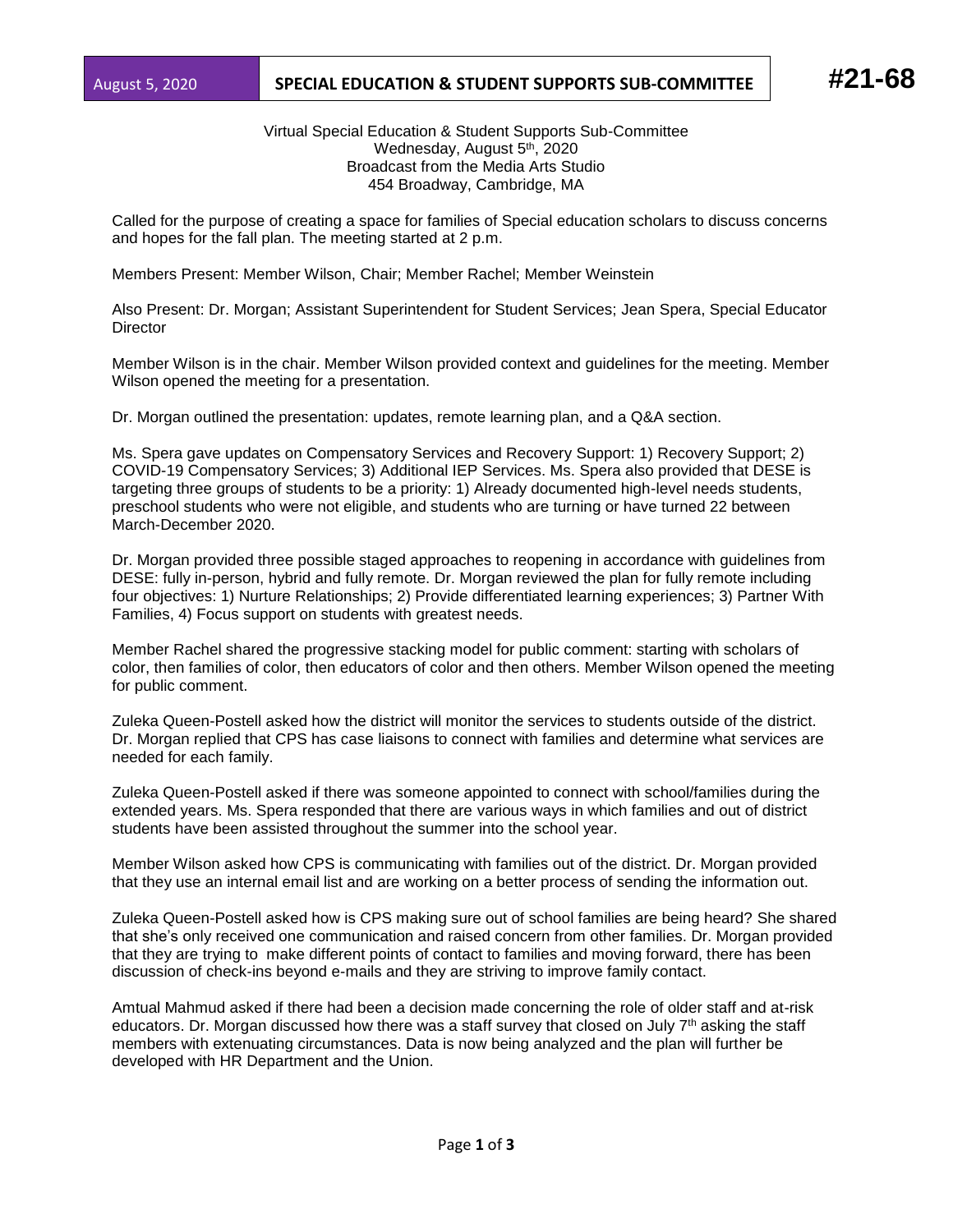Amatul asked for clarification on if that means students assigned and the role for next year. Dr. Morgan shared information about synchronous and pre-recorded instruction.

Ashley Brown asked about the outreach efforts of this Sub-Committee to solicit family opinions on what kind of learning might be happening this year. She shared that she received a petition via text asking the administration to adopt a fully remote model and her concerns that she did not get any chance to ask her opinion. Dr. Morgan clarified that text petition did not come from her office. Ashley Brown stated that it came across that it came from the district. Member Weinstein provided that it perhaps it came from SE-PAC. Member Rachel remembered that perhaps it was the text from the district's survey on hybrid options.

Ashley Brown clarified that the text did come from SE-PAC and was unclear about how it differs from the school district. Rosalie Rippey provided context on what SE-PAC is and its relationship to the district.

Ashley Brown asked how the Sub-Committee reached out to parents to find out what their needs/opinions were. Dr. Morgan provided that the Office of Student Supports sent out a survey in mid-June asking for how they could provide better support. Then another survey came out from the district on parent preference for the summer and a follow up from liaisons. In regards to student reach-out, there has been a student working group and giving feedback. There are town halls and other Sub-Committees. Also discussed how her office is available.

Ena Valenzuela expressed her concern over the language of the presentation about being "told" what the plan for their child was and emphasized the importance of having families as stakeholders in addition to the teachers, union and others and the importance of centering child's independent needs. Dr. Morgan commented that the language of "told" rather than "heard" is an unfortunate miscommunication and the goal is to hear from our families, have a discussion and gather input. Dr. Morgan stated that parents are stakeholders.

Lisa Downing asked for an update about testing, evaluations, and other assessments. Dr. Morgan acknowledged the backlog of assessments and there has been discussion in creating another team dedicated to complete evaluations and IEP Meetings. Ms. Spera discussed how they are trying to broaden their ability to do testing.

Lisa Downing asked if there will be an opportunity for students who qualify for IEP but deferred IEP made, entitled for compensatory services too? Dr. Morgan confirmed that they will be providing those services on a case by case basis.

Misha Rosenberg asked if there should be a shift in the mindset and that most students will be doing remote learning. She asked if there could be a way to reduce the paperwork for educators and increase the services. Dr. Morgan provided an update from the working group that there has been discussion on minimizing paperwork. Dr. Morgan highlighted the importance of documentation as well as providing services.

Robyn Towner asked 1) What are we doing to work out educators split grades and are mixed between inperson and remote? 2) In the needs assessments with families, are we talking about students from June or we will we need to know the 2021 caseload? 3) What are some equitable ways to choose those students who didn't access gen-ed curriculum or special-ed curriculum? Dr. Morgan discussed how split grade level is a concern, the district still does not have a definitive plan but the goal. On the second question, Dr. Morgan provided an update from the discussions that have been happening and is still being developed. On the third question, Dr. Morgan provided that they are revamping educator expectations and the consideration of automatic weekly reminders to families/students.

Rosalie Rippey pointed out positives from Dr. Morgan's presentation. She asked 1) for clarification on the hybrid model having a part-time service model; 2) Extending the time period for transition services; 3) highlighted the importance of consistency in scheduling. Dr. Morgan discussed the aim for consistency